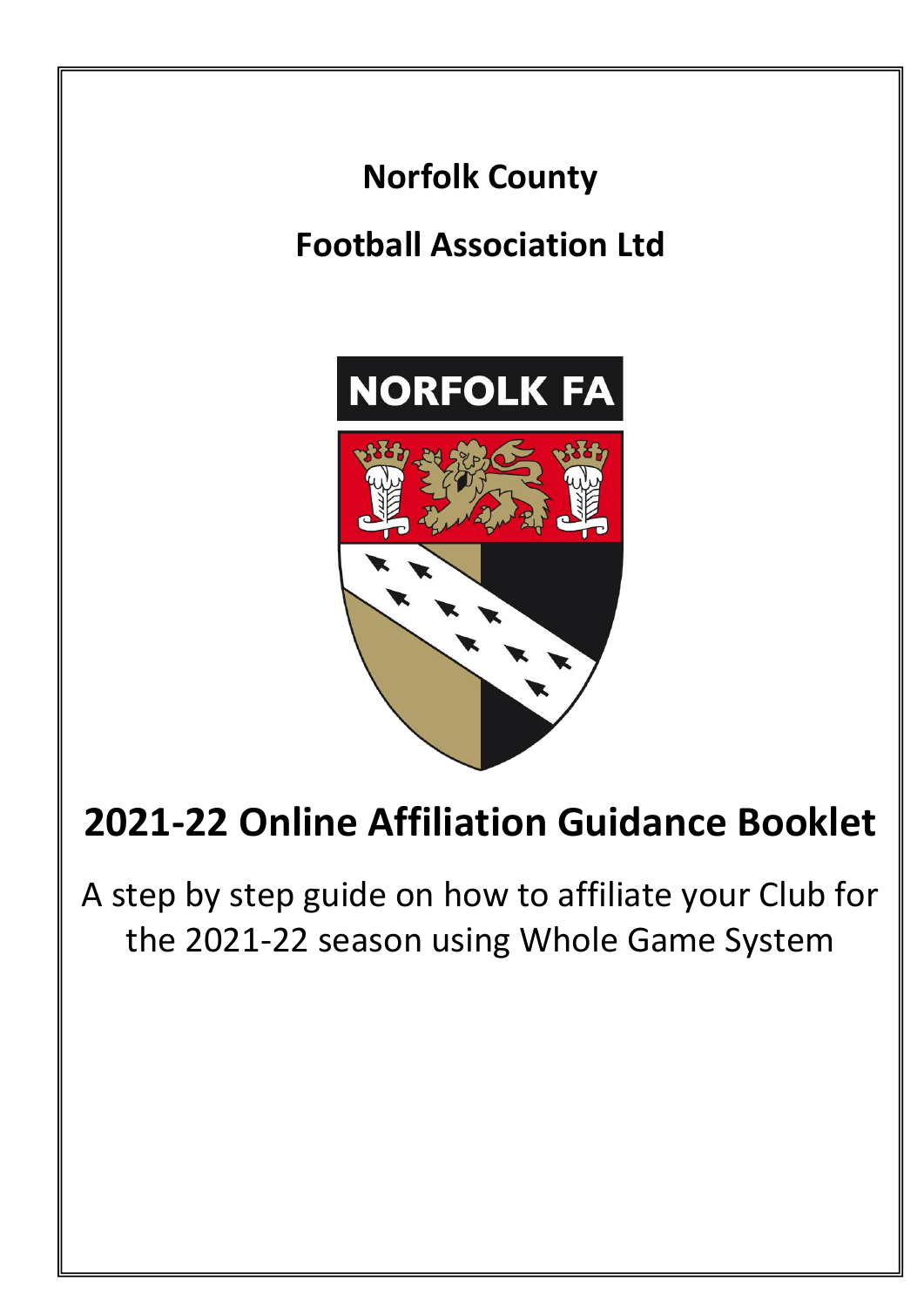# **Contents**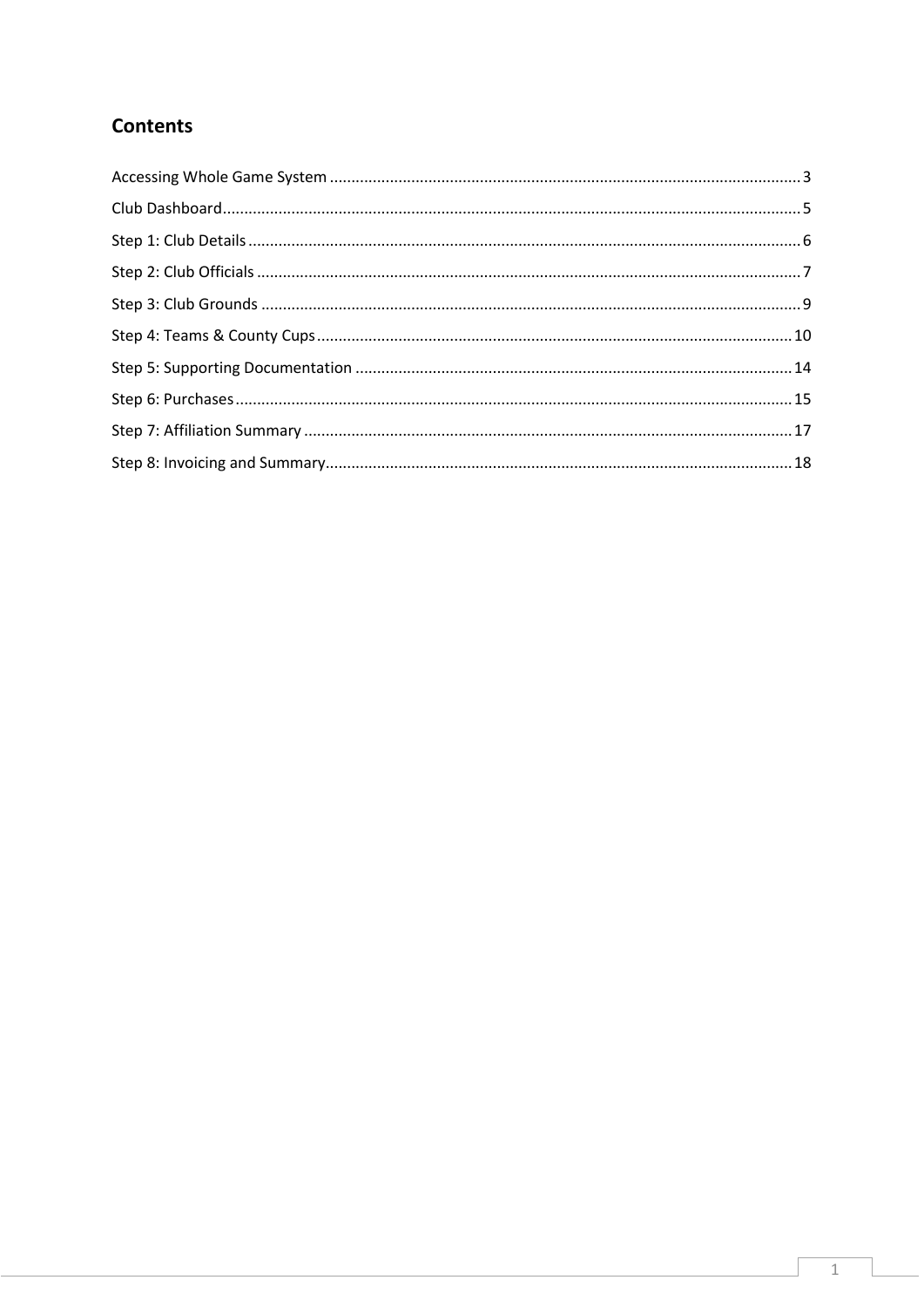**Dear Secretary,**

#### **Re: 2021-22 Online Club Affiliation**

This guide has been devised by the staff at County Headquarters to assist you in completing the 2021- 22 Affiliation process using the Whole Game System.

The online process consists of 8 stages which you navigate through one by one and this Guide will take you through each section a step at a time. I would therefore recommend that you read the Guide in conjunction with completing each section of the Affiliation process. Should you need further assistance, you will find a short How to Guide video located at the top of each stage, which will demonstrate what is required at each point.

Should you feel unsure about any aspect of the affiliation process, please complete the following form here highlighting the issues you are facing and one of the members of staff below will be in touch.

**Football Services Manager** Matt Carpenter Matt.Carpenter@NorfolkFA.com

**Football Services Officer** Thomas Constance Thomas.Constance@NorfolkFA.com

**Football Services Officer** Daniel Bird Daniel.Bird@NorfolkFA.com

Or telephone the team on 01603 704050 and leave a voice message.

You can also request support using ou[r online support form.](https://forms.office.com/Pages/ResponsePage.aspx?id=kCXJRcbM-UaA_5_I2e3eOS8O2KVf_ZpAgZpbBJaPuSFUNzEwMTFQU0dINVc0NUI5RlJIWEQyMzRQUS4u) This is a service that we are offering this season where we will be able to support you online as you complete your affiliation.

Yours sincerely,

**Matt Carpenter** Football Services Manager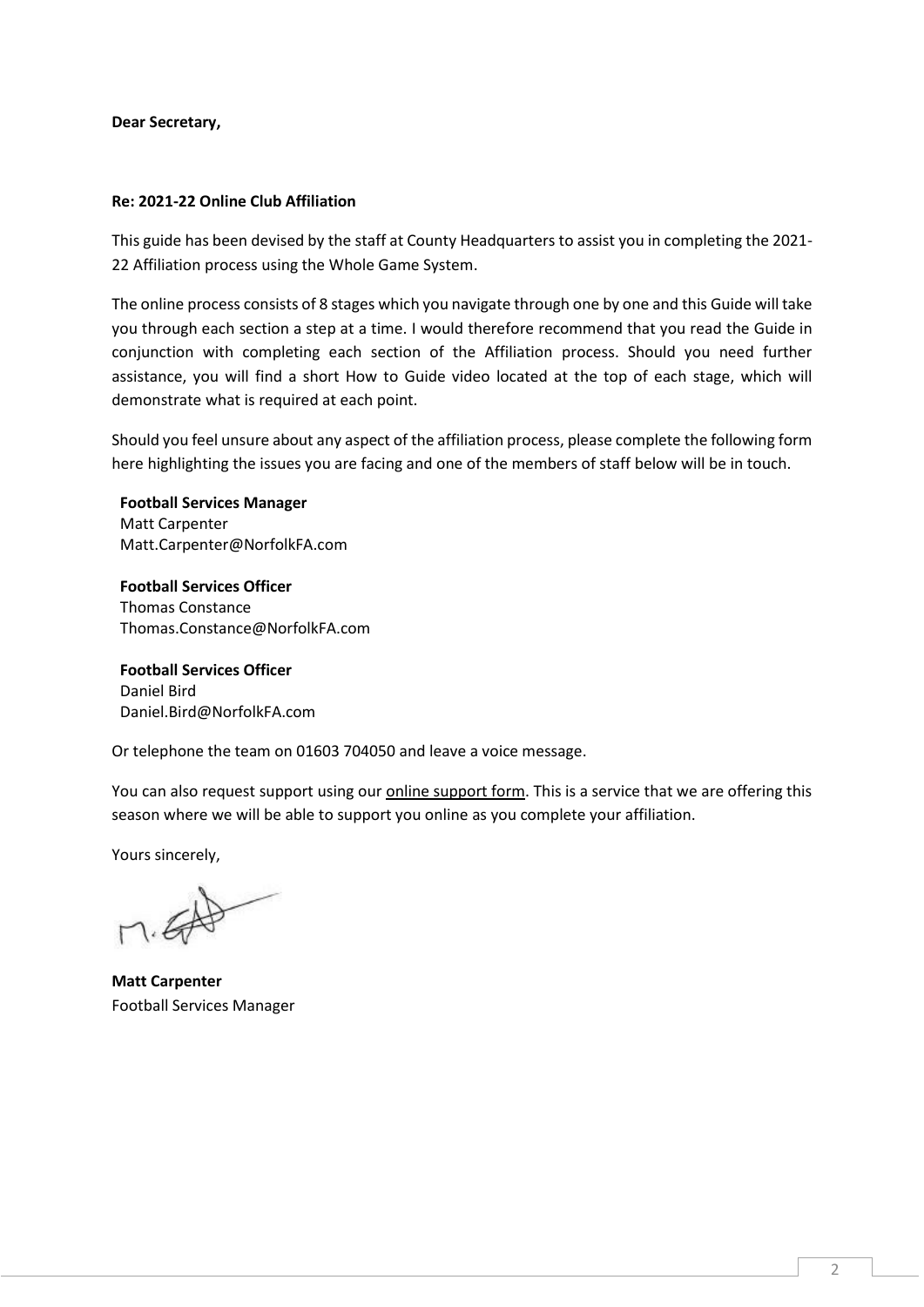#### <span id="page-3-0"></span>**Accessing Whole Game System**

The process for creating a password and accessing the registrations process is detailed below:

- A. Click on this link to the Whole Game System (WGS) [WGS link.](https://wholegame.thefa.com/)
- B. If you have forgotten or don't have a password set up for WGS you will need to click on the 'Forgotten password?' link, on the below screen as highlighted. Alternatively, if you don't know your email that is connected to your FAN then you will need to click on the "Forgotten email?" link.



C. When clicking "Forgotten password" the below screen will appear asking you to enter your email address. This will then send you an email with a code which you will need to enter to verify your email. This will allow you to create a new password.

| address.         | We need to send you a code to verify your email |  |
|------------------|-------------------------------------------------|--|
| Email            |                                                 |  |
| <b>SEND CODE</b> | <b>CANCEL</b>                                   |  |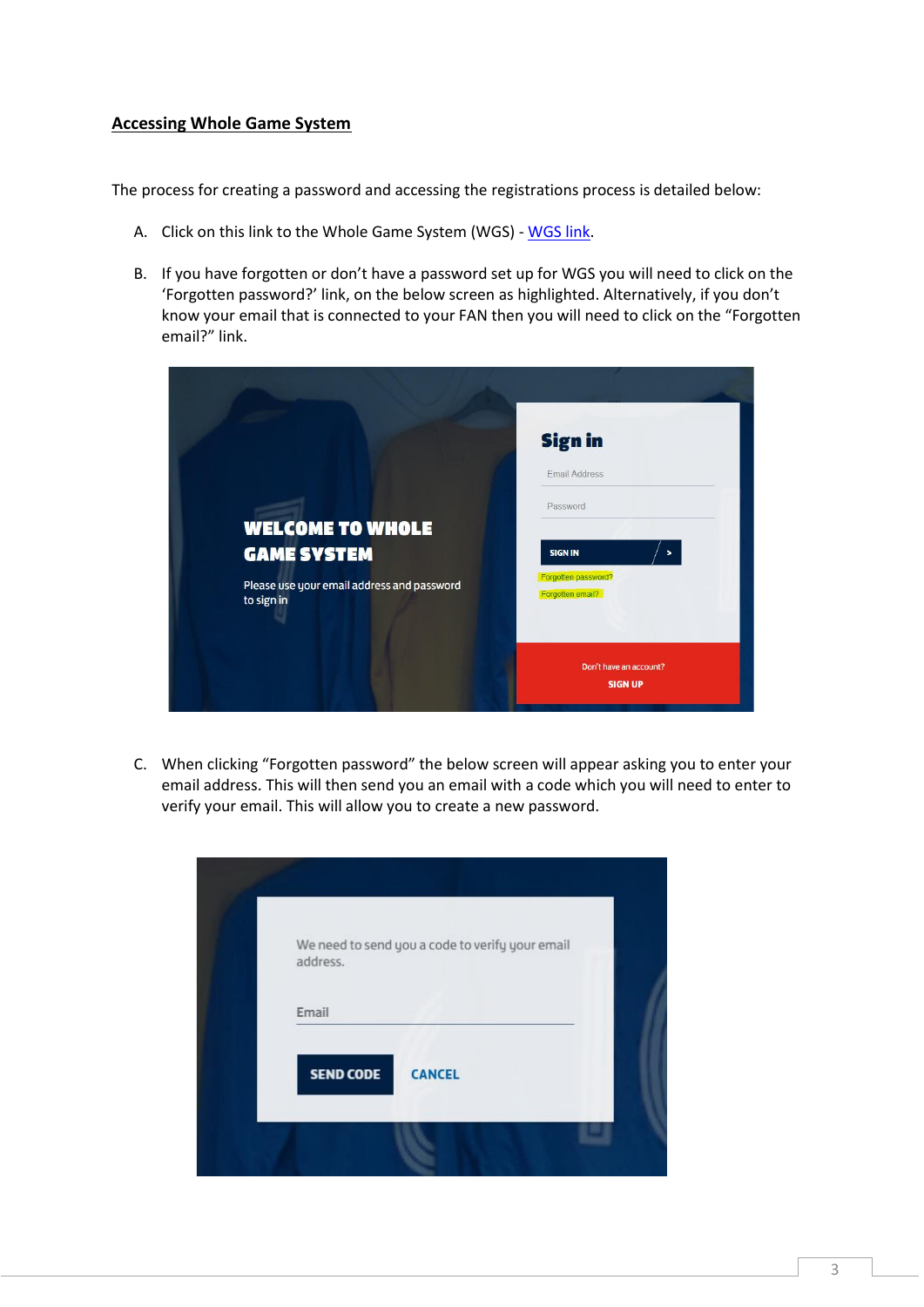D. When clicking "Forgotten email" the below screen will appear asking for your FAN and password. Once entered your FAN and password the system will provide you with the correct email address to use.

|                            | Please enter your FAN Number and Password in |
|----------------------------|----------------------------------------------|
|                            | order to try and recover your account.       |
| FAN                        |                                              |
| <b>FAN</b>                 |                                              |
| Password                   |                                              |
| Password                   |                                              |
| <b>CONTINUE</b>            |                                              |
|                            |                                              |
| <b>I DON'T KNOW MY FAN</b> |                                              |

E. If you don't know your FAN then please click the "I don't know my FAN" link which will direct you to the below screen. This will ask you to enter personal details which once completed will reveal your email address. If the system does not provide any matches then please contact us.

| First name                            |  |               |  |
|---------------------------------------|--|---------------|--|
| Last name                             |  |               |  |
| Date Of Birth<br>Day v Month v Year v |  |               |  |
| Postcode                              |  |               |  |
| <b>CONTINUE</b>                       |  | <b>CANCEL</b> |  |

F. You'll now be able to log on to WGS on the homepage which will allow you to now start the affiliation process.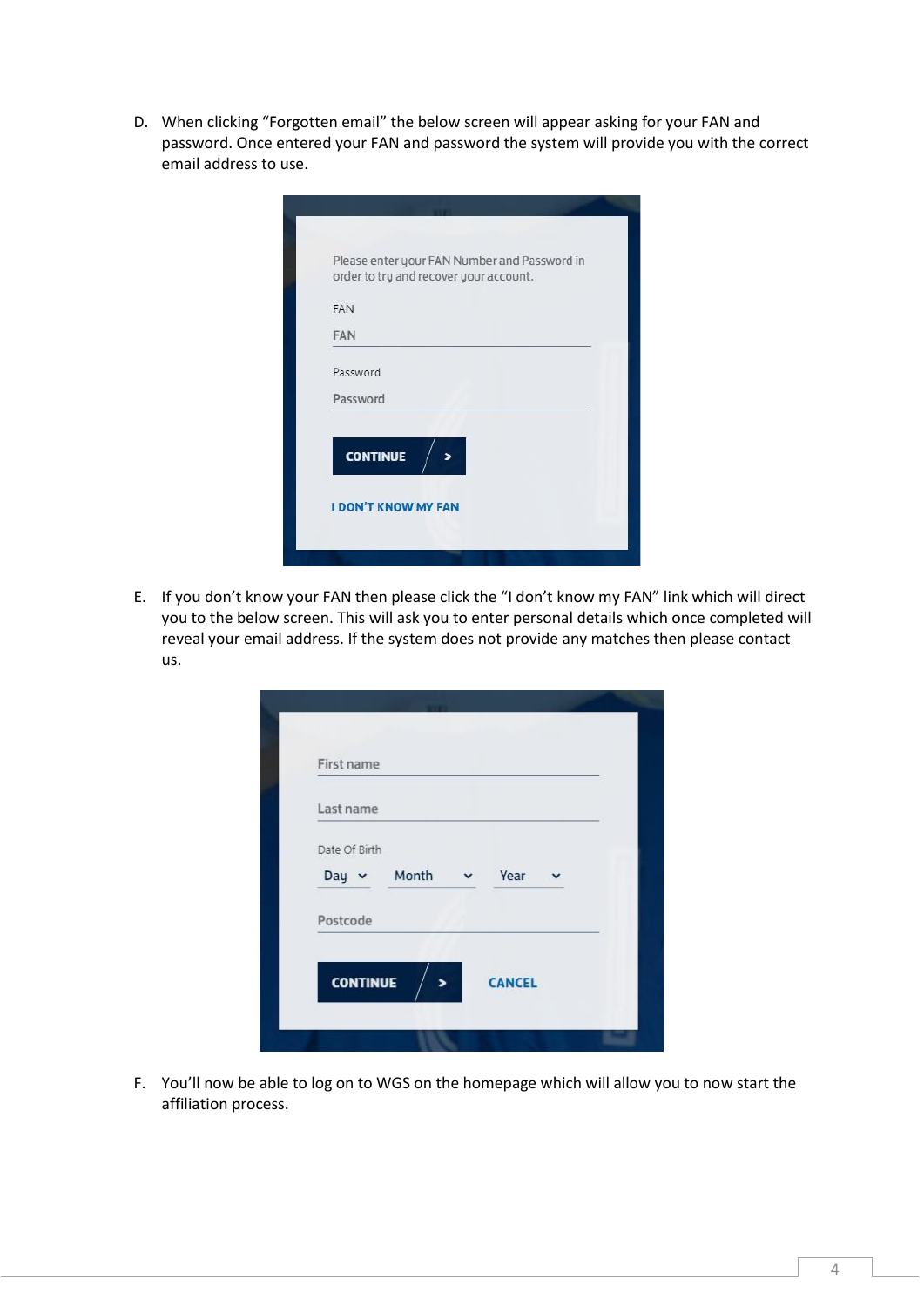## <span id="page-5-0"></span>**Club Dashboard**

Once you have logged onto The Whole Game System [\(http://wholegame.thefa.com\)](http://wholegame.thefa.com/), navigate to your **Club Secretary tab at the top of the screen** as per the image below.



Then on the left hand side of the page, click the **Affiliation 2021-22 tab** to begin the affiliation process



At the end of each stage in the process you can either click 'Save' to return to the process at a later date or 'Save and Continue' to move to the next step of the process

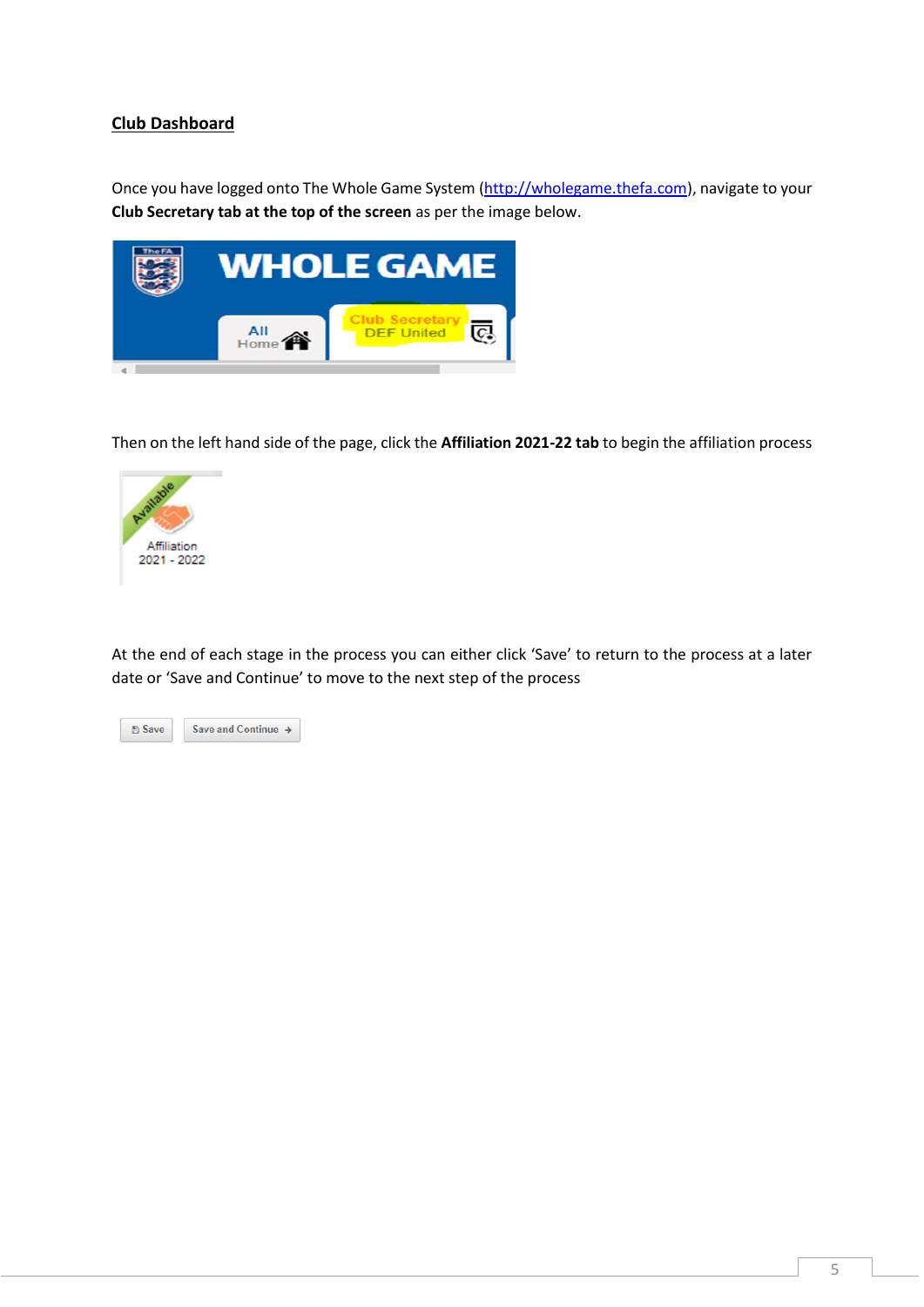## <span id="page-6-0"></span>**Step 1: Club Details**

Before starting the Club Affiliation process you will need to ensure that the Club details are fully upto-date. For this to be completed you will need to login to the Clubs Portal and select "My Club". The My Club tab gives you the option to check and update **basic Club details**, such as primary contact address, sponsor and website / social media pages. To edit these details, click on the edit buttons that are situated on each of the tab pages.

Please note that should you need to update the Name and Club Type you will need to contact the County FA.

|                         |                                                  | $\ll$                    | Club Portal \ My Club       |                              |              |                        | <b>Organisation ID</b> | 94458 | <b>Status</b>       | <b>ACTIVE</b> |
|-------------------------|--------------------------------------------------|--------------------------|-----------------------------|------------------------------|--------------|------------------------|------------------------|-------|---------------------|---------------|
|                         | <b>とき CLUB</b><br><b>MAT OF ENGLAND FOOTBALL</b> |                          |                             | <b>DEF United</b>            |              |                        |                        |       |                     |               |
| ☺                       | <b>DEF United</b><br><b>County Admin</b>         | $\overline{\phantom{0}}$ |                             | <b>County FA: Norfolk FA</b> |              |                        |                        |       |                     |               |
| ai <sup>(1</sup>        | Dashboard                                        | $\blacktriangle$         | <b>Organisation Profile</b> | <b>Documentation</b>         |              |                        |                        |       |                     |               |
| G                       | My Club                                          |                          | <b>Contact Details</b>      | <b>Sponsors</b>              | Social Media | <b>Legal Structure</b> |                        |       |                     |               |
| iiji                    | <b>Players</b>                                   |                          | <b>Club Secretary</b>       |                              |              |                        |                        |       | $\ddot{\mathbf{0}}$ |               |
| U                       | Teams                                            |                          | <b>Name</b>                 | <b>Daniel Bird</b>           |              |                        |                        |       |                     |               |
| $\curvearrowleft$<br>ē. | <b>Back to</b><br><b>Whole Game</b>              | $\overline{\phantom{a}}$ | <b>Roles</b>                | Secretary                    | +1 More      |                        |                        |       |                     |               |
| $\circledR$             | Help                                             |                          | <b>Contact Number</b>       | 07341846864                  |              |                        |                        |       |                     |               |

On the Sponsor tab you will be able to add any Kit Sponsor you may have. Here you will also find a link to a guide detailing the Sponsorship Regulations.

| Club Portal \ My Club       |                                                   | please send us an email at grassrootstechnology@thefa.com | This is the first release of the club portal. BETA means you get to try it here first.<br>We are constantly making improvements to the system. If you have any feedback, | <b>Organisation ID</b><br>94458     | <b>ACTIVE</b><br><b>Status</b> |
|-----------------------------|---------------------------------------------------|-----------------------------------------------------------|--------------------------------------------------------------------------------------------------------------------------------------------------------------------------|-------------------------------------|--------------------------------|
|                             | <b>DEF United</b><br><b>County FA: Norfolk FA</b> |                                                           |                                                                                                                                                                          |                                     |                                |
| <b>Organisation Profile</b> | <b>Documentation</b>                              |                                                           |                                                                                                                                                                          |                                     |                                |
| <b>Contact Details</b>      | <b>Sponsors</b>                                   | <b>Social Media</b>                                       | <b>Legal Structure</b>                                                                                                                                                   |                                     |                                |
| <b>Club Sponsors</b>        |                                                   |                                                           |                                                                                                                                                                          | <b>View Sponsorship Regulations</b> | ø                              |
|                             | <b>Add Club Sponsor</b>                           |                                                           |                                                                                                                                                                          |                                     |                                |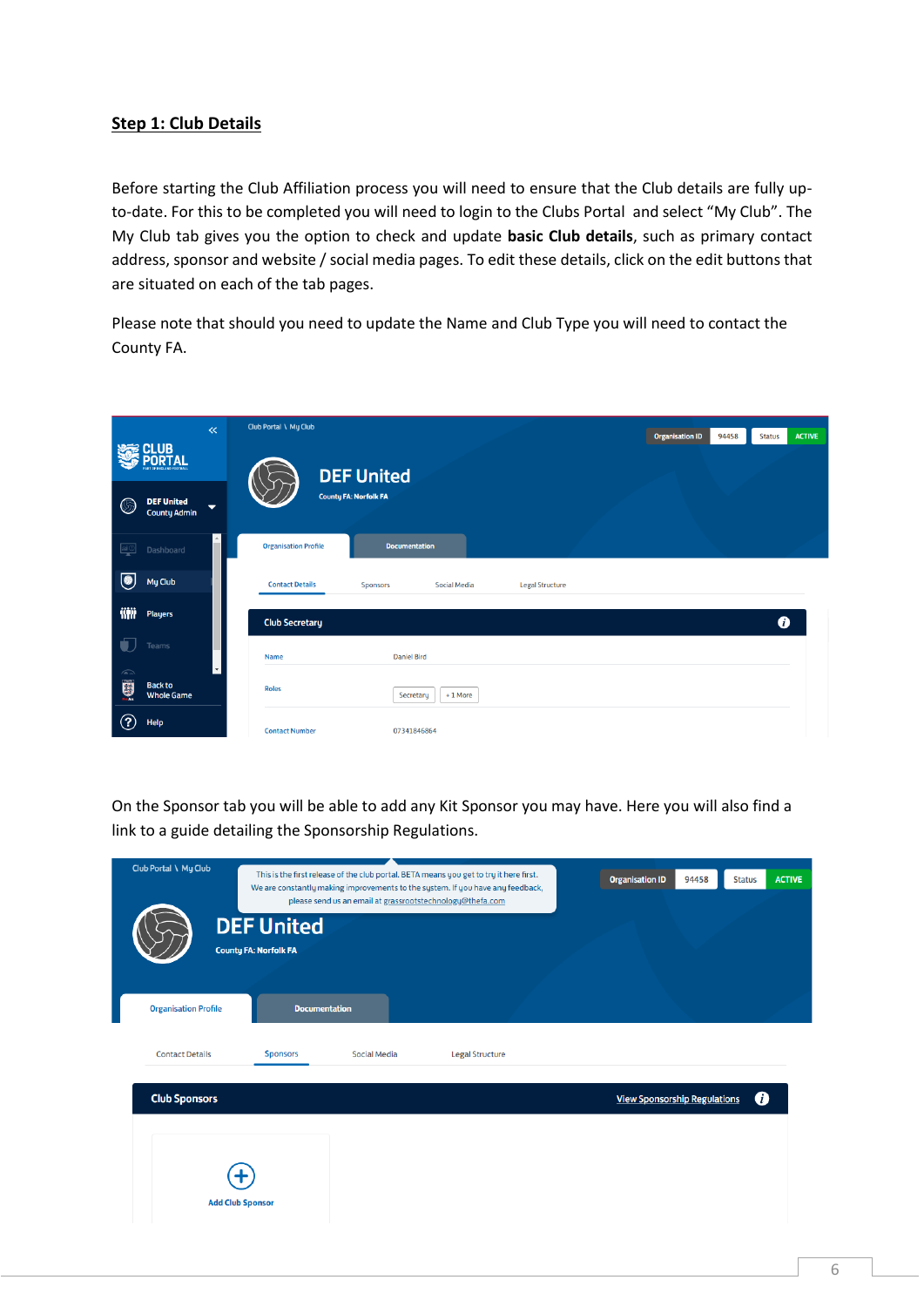If you are happy that the details are correct, please return to Step 1 of the Club Affiliation and tick this box before hitting Save and Continue.

|                    | <b>DEF United Club Affiliation</b>                             |                                               |
|--------------------|----------------------------------------------------------------|-----------------------------------------------|
| Season 2021 - 2022 |                                                                |                                               |
|                    | <b>Club Details</b><br>Step 1: Check and confirm club details. | 8<br>5<br>$\mathbf{3}$<br>6<br>$\overline{2}$ |
|                    | I agree to the FA Terms and Conditions                         |                                               |
|                    |                                                                | Save and Continue →<br><b>图 Save</b>          |

### <span id="page-7-0"></span>**Step 2: Club Officials**

This step of the process allows you to check and update the key Club Officials, namely **Secretary, Chairman, Treasurer and Club Welfare Officer**. Please make sure that the individual you select as Chairman has this as a unique role, i.e. they cannot be named as Secretary and/or Treasurer as well.

If any of these roles have changed search for the new person's name in the relevent search box.

| <b>Club Treasurer</b>                                                 |                                                                                |                |
|-----------------------------------------------------------------------|--------------------------------------------------------------------------------|----------------|
| none selected                                                         | Type the first three letters                                                   |                |
|                                                                       | Alternatively to add a new individual, who isn't currently associated with the | + Add Official |
| Club, to these roles click Add Official at the top right of the page. |                                                                                |                |

Here you can search for the individual by **FAN & date of birth or by name & date of birth**. If you cannot find the individual you need to add, please contact Norfolk FA.

| <b>Add Club Official</b> |           |                          | $\circ$                   |
|--------------------------|-----------|--------------------------|---------------------------|
| <b>Search by FAN</b>     |           | <b>Search by Details</b> | <b>Create New Contact</b> |
| FAN <sup>*</sup>         | Enter FAN |                          |                           |
| Date of Birth *          |           | Select date of birth     | 雦                         |
|                          |           |                          | Search                    |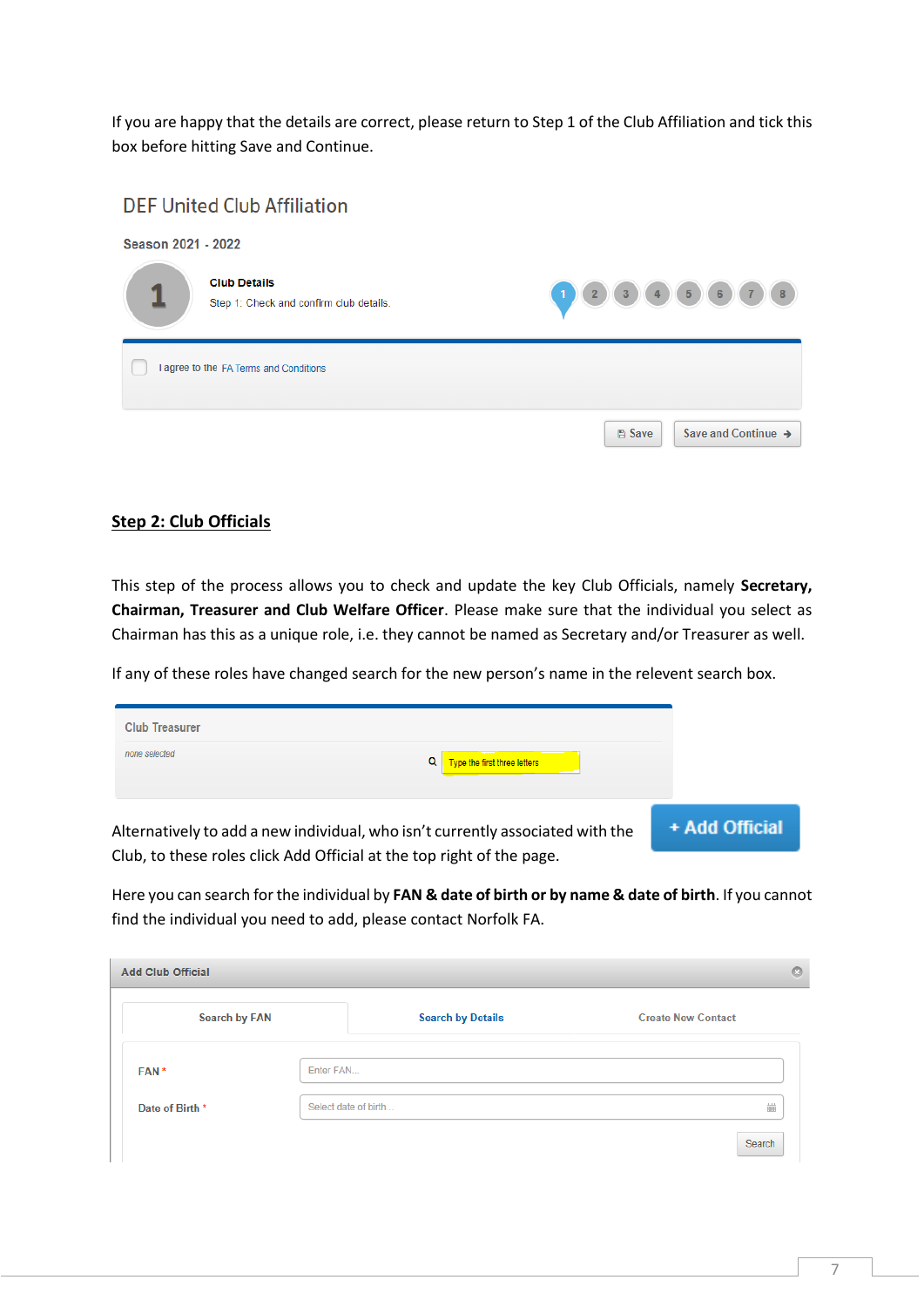Once you have entered the correct information, press search to open the record. You will see the individual's details appear as below. You will need to tick the box next to their record, and select the role from the drop down list that the individual will be fulfilling before clicking ok to confirm.

| <b>DEF United</b> | Select Role<br>$\checkmark$ | $\checkmark$                                                                                                                                                      |
|-------------------|-----------------------------|-------------------------------------------------------------------------------------------------------------------------------------------------------------------|
| <b>FAN</b>        | <b>Name</b>                 | <b>Club</b>                                                                                                                                                       |
| 57170502          | <b>Thomas Constance</b>     | Beccles Town Youth F.C., Brandon Town F.C., County<br>5IVES FDC @ Open F.C., DEF United, Leverington<br>Sports Youth, Scole United F.C., WGSO East, WGSO<br>South |

Showing 1 to 1 of 1 entries

**Please note that all clubs with youth teams (under 18 or below) must have a Club Welfare Officer (CWO) in order to affiliate. The CWO must have an accepted CRC Enhanced FA DBS. They must also have completed The FA Safeguarding Children and Welfare Officer Workshops. For any enquiries regarding this policy, please speak to your CFA Designated Safeguarding Officer. Additionally, outside of the professional game, the Club Secretary, Chairman, Treasurer and Welfare Officer must have completed the FA Safeguarding for Committee Members (SCM).**

**Link for this course is here -** [Safeguarding for Committee Members](https://falearning.thefa.com/enrol/index.php?id=77)

**Your Club Welfare Officer will also have had to complete the Welfare Officer Workshop prior to you submitting your affiliation (if your Welfare Officer hasn't completed this course then please contact Norfolk FA).** If they haven't completed this you'll see the below message:

| Your Club Welfare Officer does not have a current Welfare Officer Workshop - please ensure you contact your County Welfare |
|----------------------------------------------------------------------------------------------------------------------------|
| Officer to set up a Club Action Plan, as this will be required to confirm your affiliation                                 |

You'll also be required to provide an approximation of the number of volunteers who are involved in running your club as The FA are looking at how best they can support them through a new FA Volunteer Strategy.

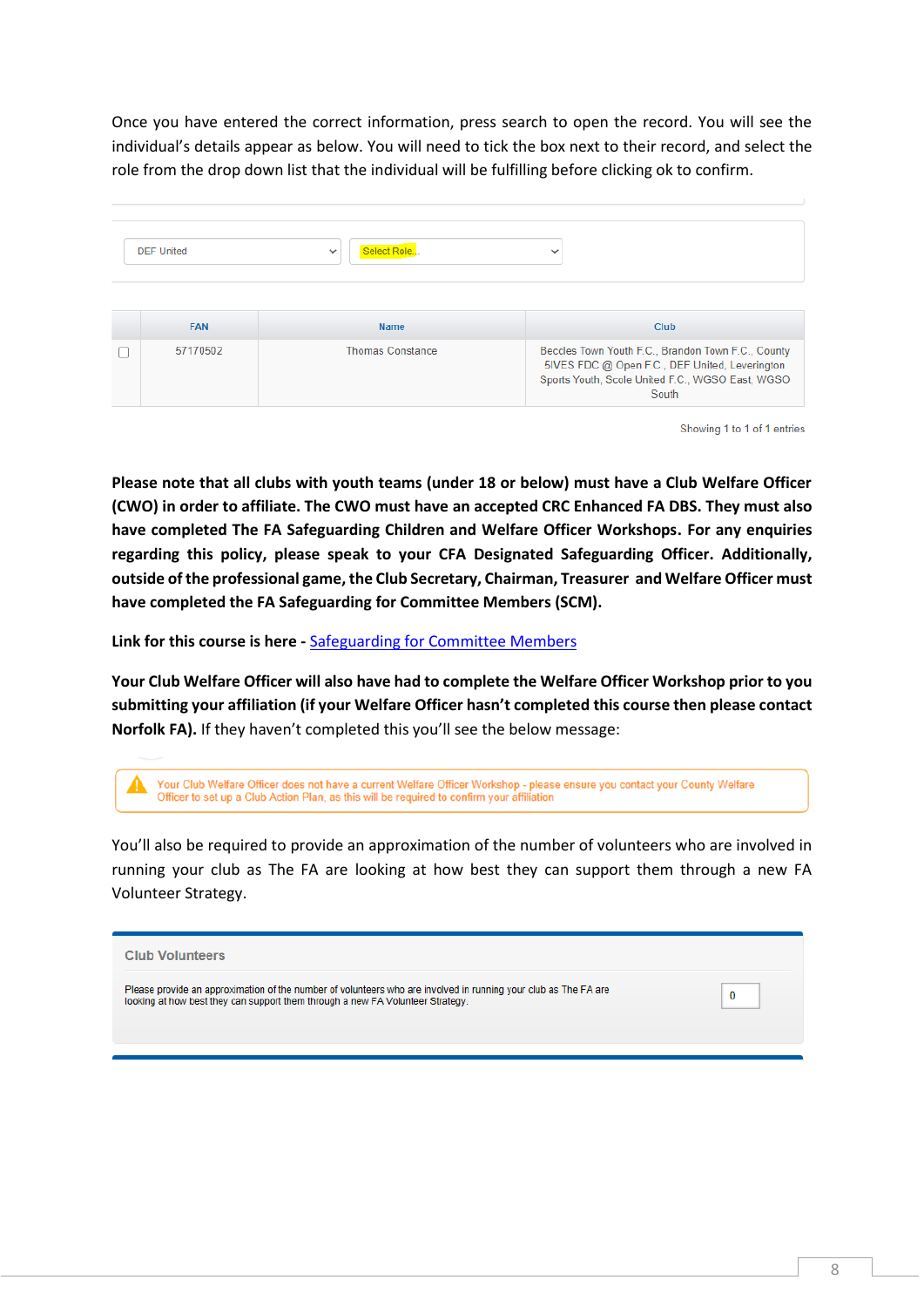## <span id="page-9-0"></span>**Step 3: Club Grounds**

| Dashboard               |                                                               |           |                          |             |                    |                             |                           |
|-------------------------|---------------------------------------------------------------|-----------|--------------------------|-------------|--------------------|-----------------------------|---------------------------|
|                         | Season 2021 - 2022                                            |           |                          |             |                    |                             |                           |
| 儿<br>Safeguarding<br>40 | <b>Club Crounds</b><br>R<br>Step 3: Ground allocation         |           |                          |             | $\mathbf 2$        | 5<br>6                      | $\overline{\mathbf{8}}$   |
| Player<br>Registration  | nr5 9ed<br>٠<br>$\alpha$                                      |           |                          | $\alpha$    | Search table below | $10 -$                      | iii v                     |
| K.                      | THE FDC<br><b>Clover Hill Road</b>                            | O         | ost Code                 | <b>Main</b> | <b>Training</b>    | <b>Pitches</b>              |                           |
| Email Capture           | BRECKLAND PARK RECREATION GROUND<br><b>46 JERNINGHAM ROAD</b> | O         | <b>IR5 9ED</b>           |             |                    | 10                          | $\boldsymbol{\mathsf{x}}$ |
| E.                      | ST MICHAELS V.A. JUNIOR SCHOOL<br><b>ASTLEY ROAD</b>          | O         |                          |             |                    |                             |                           |
| <b>Discipline</b>       | <b>COSTESSEY JUNIOR SCHOOL</b>                                | $\bullet$ | $\overline{\phantom{a}}$ |             |                    | Showing 1 to 1 of 1 entries |                           |
| 5.<br>Matches           | ← Previous Step                                               |           |                          |             | <b>图 Save</b>      | Save and Continue →         |                           |

If not already populated you'll need to select the Club Ground on this page.

To add a ground, simply type the postcode or ground name into the searchbar, as highlighted in the above image. This will bring up a drop down list of grounds to pick from. You can then click the record you would like to select, which will add it to your Club Grounds.

You can add more than one ground to this page, so please add all the grounds that your teams play at if you have multiple venues.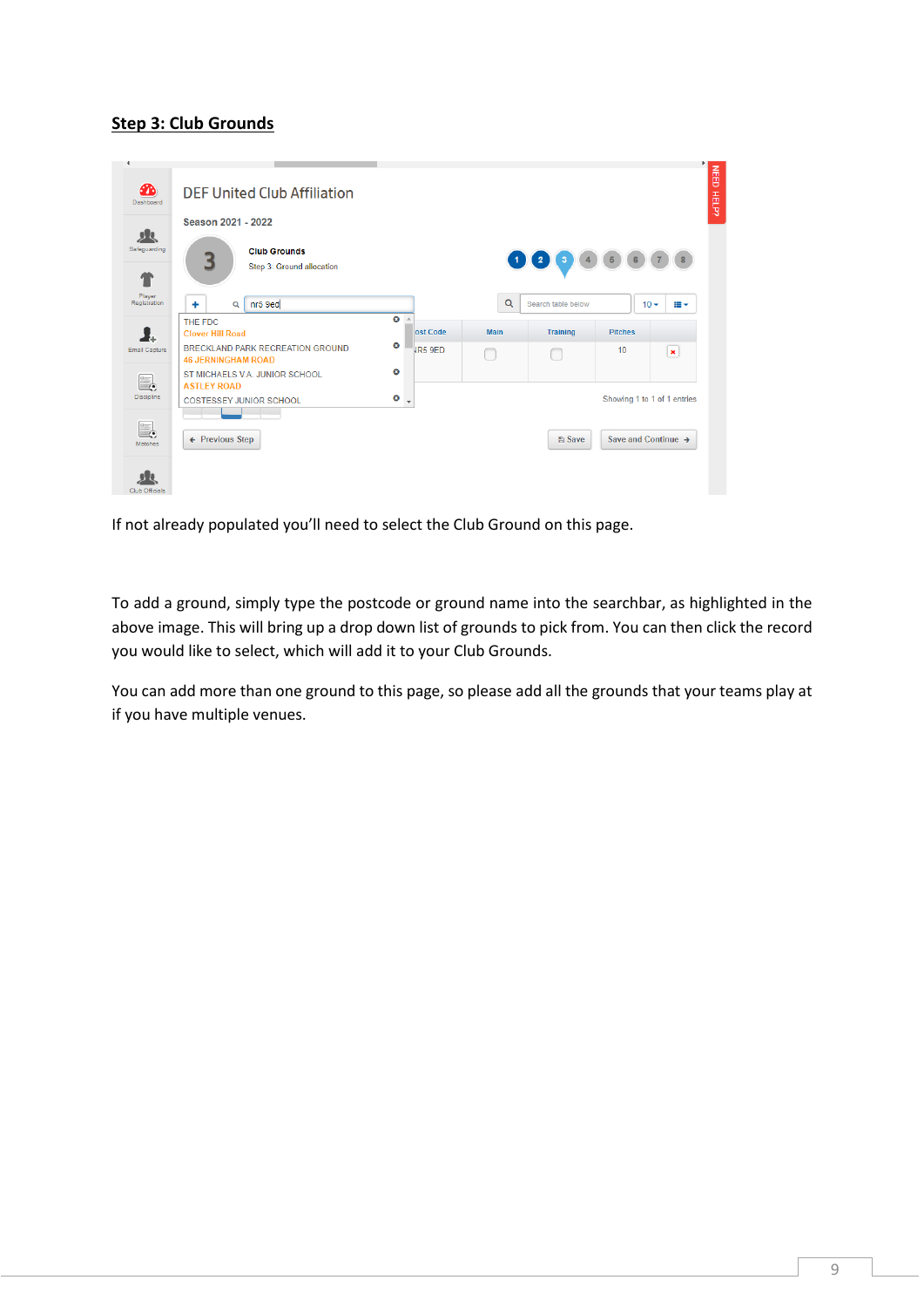### <span id="page-10-0"></span>**Step 4: Teams & County Cups**

Step 4 allows you to review your **Club teams and County Cup** entries. Here you can edit existing team details or add new teams. **If you have existing teams, please be aware that the system will automatically roll on the age groups, so you don't need to edit the team age groups.** For example, if you had an U12 team last season, they will show as an U13 team in this season's application. In this example, we have a new Club with no teams set up yet. Click the Add Team button as highlighted below.

You can now also go back in to the process to affiliate additional team(s) once you have submitted the application at a later date, if necessary.

| I confirm I have reviewed County Cups for all teams |                           |                                 |
|-----------------------------------------------------|---------------------------|---------------------------------|
| I confirm my League entries are correct             |                           |                                 |
| ← Previous Step                                     | Add Team<br><b>图 Save</b> | Save and Continue $\rightarrow$ |

Go through each section of the team details page, adding the information required. If you have 2 youth teams at the same age group, you must distinguish these in the suffix box by typing in a relevent team colour. For example, if you have 2 U16 teams and the kit colours are Red & White, you could name one team U16 Red and the other U16 White:

| To differentiate between teams<br><b>ABC Unite</b><br>of the same age group and<br>gender in a club e.g. reds,<br><b>blues</b> | orfolk League | <b>ABC Unite</b><br><b>blues</b> | To differentiate between teams<br>orfolk League<br>of the same age group and<br>gender in a club e.g. reds, |   |
|--------------------------------------------------------------------------------------------------------------------------------|---------------|----------------------------------|-------------------------------------------------------------------------------------------------------------|---|
| * Suffix<br>U16 Red                                                                                                            |               | * Suffix                         | 2<br>U16 White                                                                                              | × |
| * Category<br>11v11                                                                                                            |               | * Category                       | 11v11                                                                                                       |   |
| * Gender<br>Male                                                                                                               |               | * Gender                         | Male                                                                                                        |   |
| * Age Group<br>U <sub>16</sub>                                                                                                 | v             | * Age Group                      | U <sub>16</sub>                                                                                             |   |

Please note that youth teams require a named manager/coach who holds an in date **FA accepted DBS**. If the manager/coach you have added does not have the relevent DBS, you will see the following message:

. In line with FA regulations this individual MUST hold an in-date, FA Accepted, CRC for this role

**Just as in previousseasons, you will only be able to affiliate youth teams that have a manager/coach attached who holds an in-date, FA accepted DBS.** If you have any questions about this, please contact our NorfolK FA Designated Safeguarding Officer, Ken D'Rosario.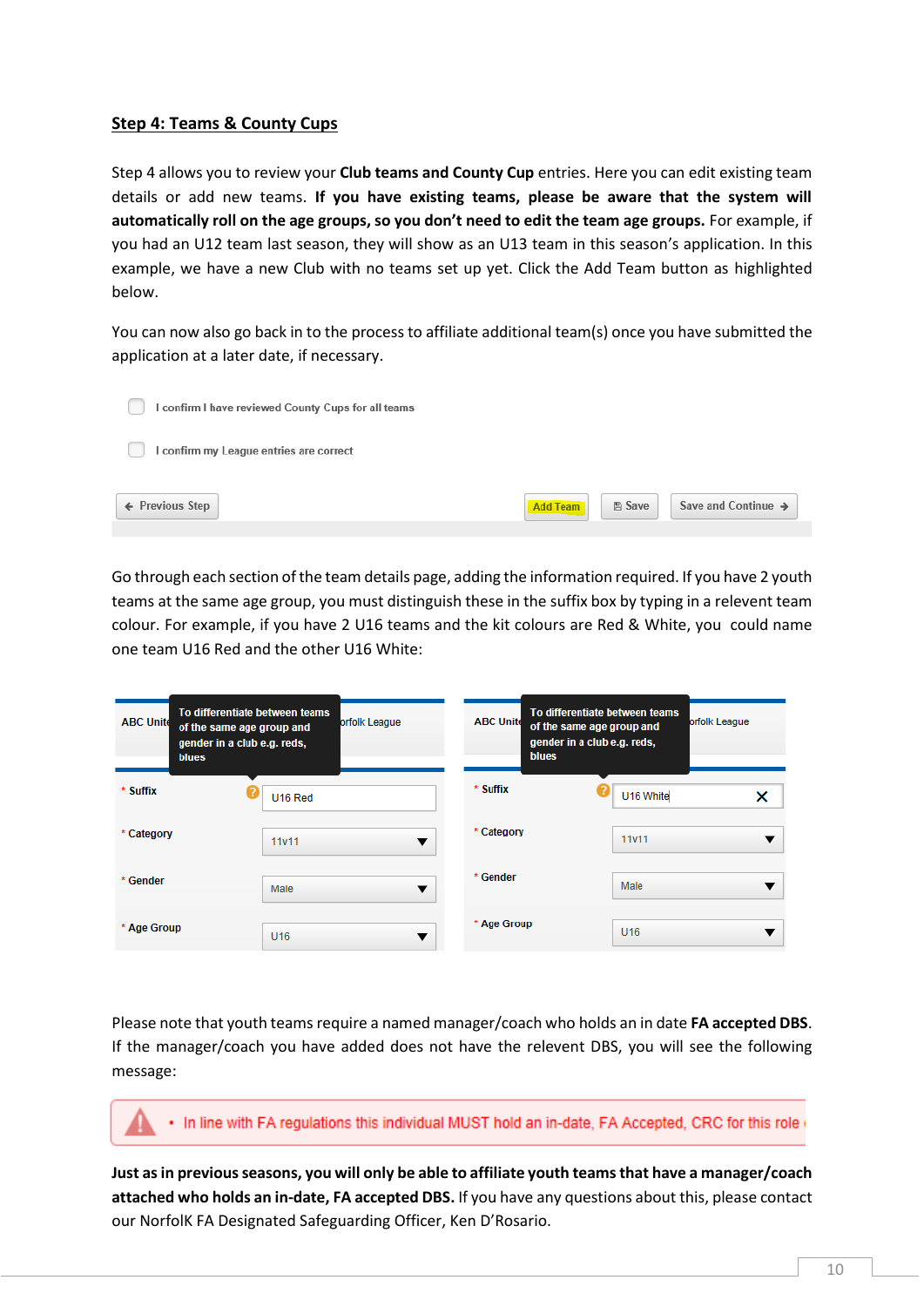To add a new manager who isn't currently associated with the club, please click the Add Official button, which is exactly the same process as in Stage 2.

| * Suffix              | Θ<br>First     | <b>Main Kit</b>           |
|-----------------------|----------------|---------------------------|
| * Category            |                | <b>Shirt Colour</b>       |
|                       | 11v11          | ▼<br><b>Shorts Colour</b> |
| * Gender              | Male           | <b>Socks Colour</b><br>▼  |
| * Age Group           | Open Aged      | <b>Second Kit</b><br>▼    |
|                       |                | <b>Shirt Colour</b>       |
| * Disability Category | Non Disability | ▼<br><b>Shorts Colour</b> |
| * Plays On            | Sunday         | <b>Socks Colour</b><br>▼  |
| * Mandatory fields    |                |                           |
|                       |                |                           |

Please ensure that all teams have their main kit colours filled in and for adult teams the second kit colour must also be provided.

Should you have a team on your list that you will not be running for the 2021-22 season, please **tick** the Team Folding box to deactivate the affiliation for this team.



You'll need to provide a reason for folding the team on the next screen and you can then click the Fold Team button at the bottom of this screen.



This will ensure that the team is not included in the affiliation fees at the end of the process.

When reviewing the team details, please also make sure that you confirm the **Main Ground**: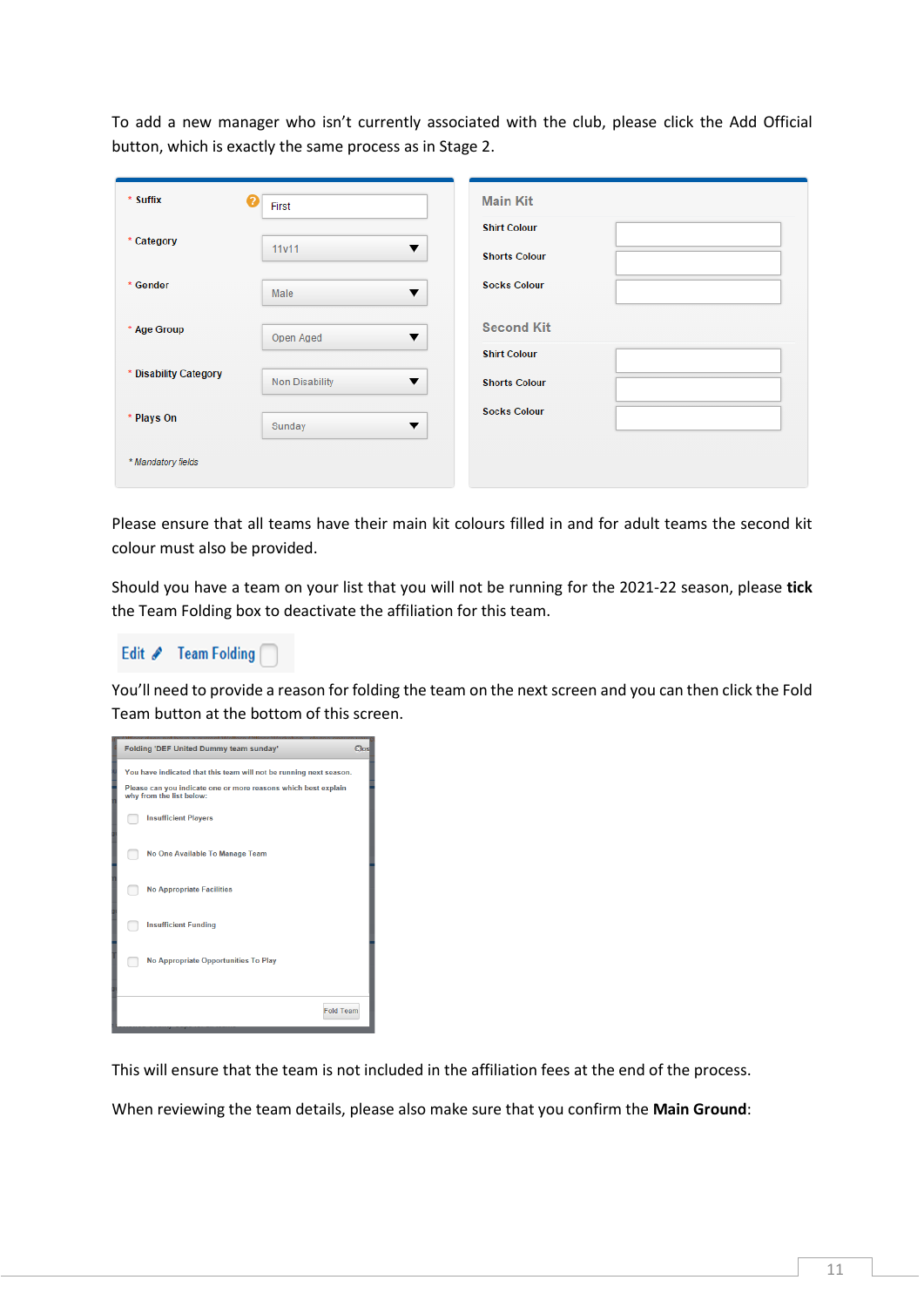| <b>Main Ground</b> |  |
|--------------------|--|
| THE F.D.C.         |  |

You will be able to select the relevant ground from a drop down menu, based upon the ground information you detailed in the previous stage.

To enter a league, search for that league in the search box. In this example, we're entering a team into the **Norwich & District Sunday League**.

| League                           |                    |   |                                                                          |                                                                                   |
|----------------------------------|--------------------|---|--------------------------------------------------------------------------|-----------------------------------------------------------------------------------|
| none selected                    |                    |   | Q<br>norwich                                                             |                                                                                   |
| <b>County Cups</b>               | Click on the arrow | ◘ | <b>THE FA</b><br>Norwich & District Saturday League<br><b>Norfolk FA</b> |                                                                                   |
| none selected<br><b>M</b> Conool |                    |   | $\sqrt{n}$<br>Norwich & District Sunday League<br><b>Norfolk FA</b>      | $-1$ - $-1$ $\sim$ $\frac{1}{2}$ $\sim$ $\frac{1}{2}$ $\sim$ $\sim$ $\sim$ $\sim$ |

Type the first word of your relevant league into the box, and it will automatically search for leagues, giving you a drop down menu of options.

To help you in terms of searching for leagues, please refer to the table below which will show what you need to type in:

| <b>Competition</b>            | <b>Text to Enter</b> |
|-------------------------------|----------------------|
| Norfolk Leagues:              |                      |
| <b>Anglian Combination</b>    | Anglian              |
| Central & South Norfolk       | Central              |
| Great Yarmouth & District     | Yarmouth             |
| Norfolk & Suffolk Youth       | Norfolk &            |
| Norfolk Christian             | Norfolk Chris        |
| Norfolk County FA Veterans    | Norfolk County       |
| Norfolk Women & Girls'        | Norfolk Women        |
| Norfolk Combined Youth        | Norfolk Combined     |
| North East Norfolk            | North East Norfolk   |
| North West Norfolk            | North West           |
| Norwich & District Sunday     | Norwich &            |
| The Mid Norfolk Youth         | Mid Norfolk          |
| <b>Non-Norfolk Leagues:</b>   |                      |
| <b>Eastern Counties</b>       | Eastern              |
| <b>Eastern Counties Youth</b> | Eastern              |
| Eastern Junior Alliance       | Eastern              |
| Eastern Region Women's League | Eastern              |
|                               |                      |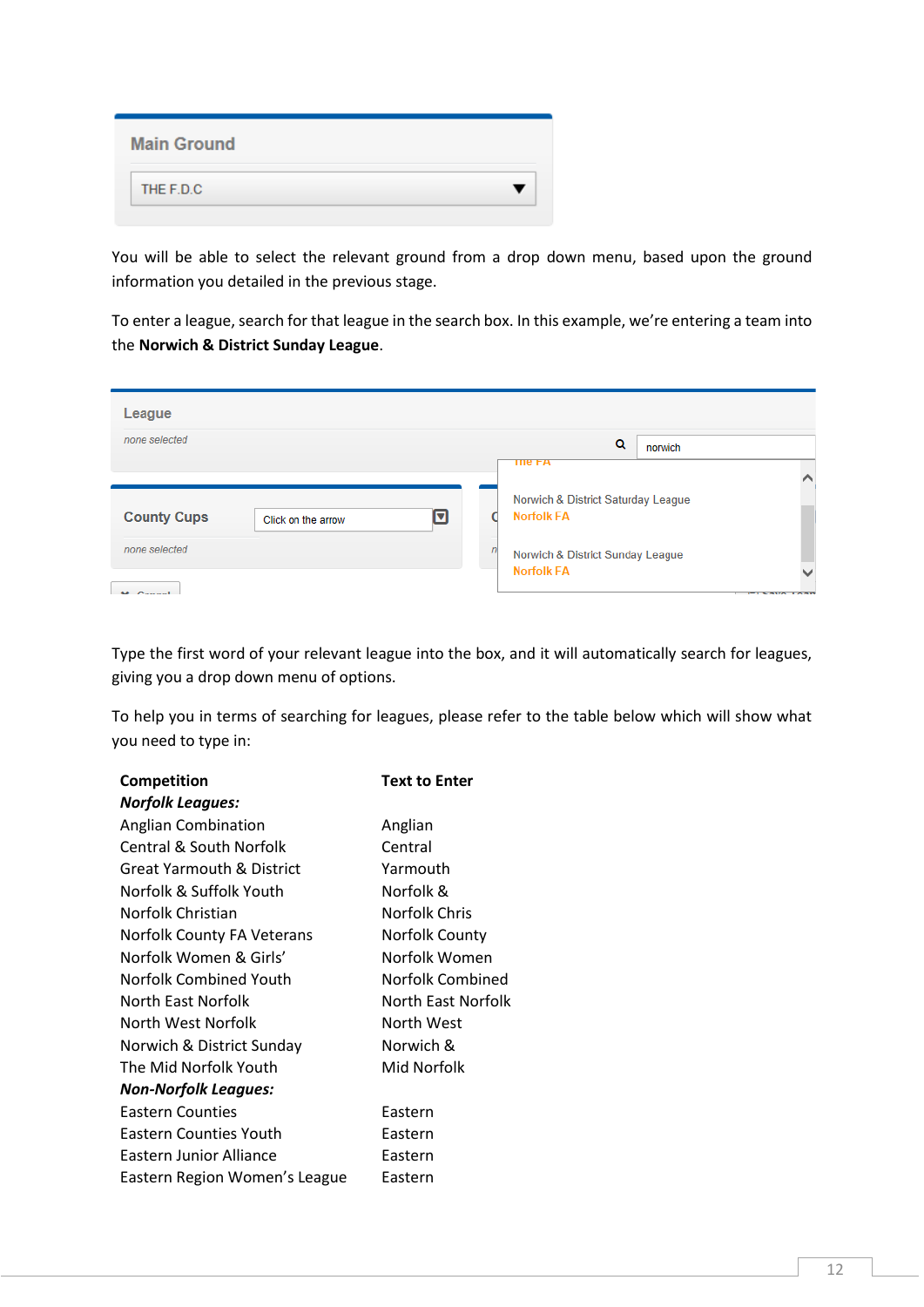If you are affiliating a side just to train and /or play in friendly fixtures, then please leave this field blank.

Please remember that it is **compulsory for all Adult 11-a-side Clubs to enter at least one County Cup Competition, including any Club who's only adult teams are female.**

Clubs with youth teams at U12, U14 & U16 ages are strongly recommended to enter their appropriate County Cup, although this is not mandatory. Please note that U13's & U15's can enter the Stuart Dracup Cup and John Savage Cup respectively should your Club not have an U14's or U16's. Each Club may only enter one team per cup competition.

To enter a County Cup, click the Edit Cups and Leagues button next to the team you are looking to enter



On the next screen click the arrow next to the search box in the County Cup section as highlighted below.

| <b>County Cups</b> | Click on the arrow |  |
|--------------------|--------------------|--|
| none selected      |                    |  |

This will bring up a list of the relevent County Cups associated with the main day of play / age group for that team.



**Please leave the 'Other Competitions' section on the right hand side blank. For those Clubs that enter national FA competitions, this information does not need to be provided during affilation.**

**A** Save Team

Once you are happy with the team details click

This will return you to the main team page. You can review the details of the team by clicking the drop down arrow on the right hand side of the team name and then edit any of your teams by clicking the pencil icon at the top right of the team.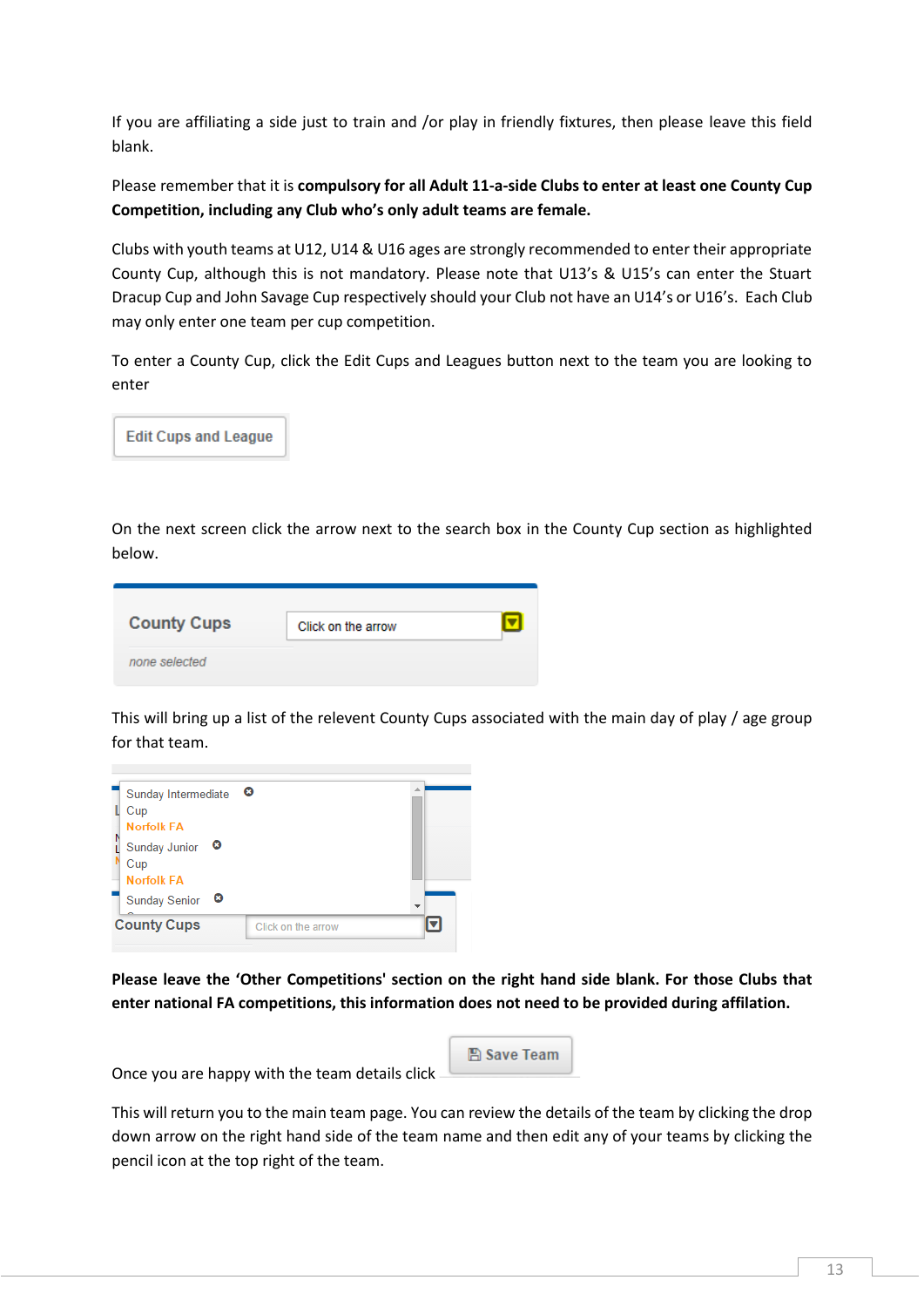Once you have added all of your teams, tick the box saying that you have reveiwed the details for County Cups and that the League entries are correct.

| DEF United First $\sim$                             |                                  | Edit / Team Folding |
|-----------------------------------------------------|----------------------------------|---------------------|
| <b>Edit Cups and League</b>                         |                                  |                     |
| I confirm I have reviewed County Cups for all teams |                                  |                     |
| I confirm my League entries are correct             |                                  |                     |
| ← Previous Step                                     | <b>A</b> Save<br><b>Add Team</b> | Save and Continue → |

#### <span id="page-14-0"></span>**Step 5: Supporting Documentation**

**Barbara** and the

As the online affiliation process is used by all County FA's, this screen is primarily aimed at those Counties who require Clubs to purchase their insurance.

Therefore please simply declare that you wish to purchase both Personal Accident and Public Liability insurance through Norfolk FA by selecting the highlighted option below.

| Documents                                                                                                       |                                      |
|-----------------------------------------------------------------------------------------------------------------|--------------------------------------|
| Norfolk FA - Personal Accident Insurance Certificate - Club Affiliation                                         |                                      |
| <b>Choose File</b><br>No file chosen                                                                            |                                      |
| <b>Expiry date</b>                                                                                              |                                      |
| 雦                                                                                                               |                                      |
| If you do not yet have a Personal Accident Insurance document:                                                  |                                      |
| I declare my club will purchase Personal Accident Insurance through Norfolk FA as part of this Club Affiliation |                                      |
|                                                                                                                 |                                      |
| Norfolk FA - Public Liability Insurance Certificate - Club Affiliation                                          |                                      |
| <b>Choose File</b><br>No file chosen                                                                            |                                      |
| <b>Expiry date</b>                                                                                              |                                      |
| 雦                                                                                                               |                                      |
| I wish to purchase Public Liability Insurance from my County FA                                                 |                                      |
|                                                                                                                 |                                      |
| ← Previous Step                                                                                                 | Save and Continue →<br><b>A</b> Save |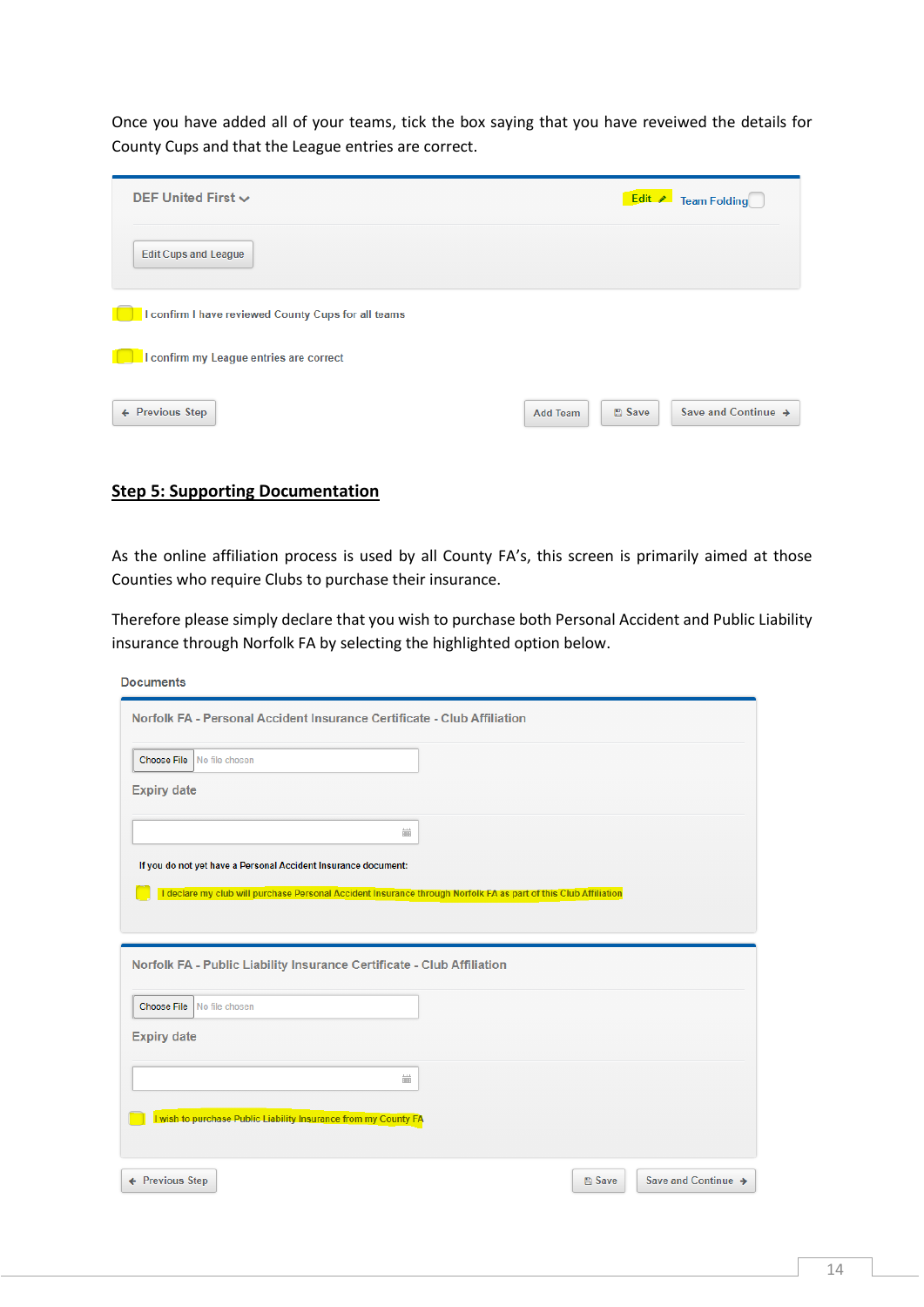## <span id="page-15-0"></span>**Step 6: Purchases**

The purchases section is where you can select the relevant insurance products.



Purchases

Step 6: Products available for the club to purchase



**Products** 

| Product                                                                        | Quantity                                 | Price (£) | <b>VAT Rate</b> | Product Total (£)   |
|--------------------------------------------------------------------------------|------------------------------------------|-----------|-----------------|---------------------|
| Ω<br><b>Benevolent Fund</b>                                                    | $+$<br>$\left( -\right)$<br>0            | £1.00     | 0% (ZRO)        | £0.00               |
| <b>Personal Accident</b><br>Insurance - Adult/U19 -<br><b>Bronze</b>           | $+$<br>0<br>۰                            | £49.50    | 0% (ZRO)        | £0.00               |
| <b>Personal Accident</b><br>Insurance - Adult/U19 -<br>Gold                    | $+$<br>۰<br>0                            | £125.00   | 0% (ZRO)        | £0.00               |
| <b>Personal Accident</b><br>Insurance - Adult/U19 -<br><b>Silver</b>           | $[ + ]$<br>۰<br>0                        | £74.00    | 0% (ZRO)        | £0.00               |
| <b>Personal Accident</b><br><b>Insurance - Disability</b><br>(Adult)           | $[ + ]$<br>0<br>$\overline{\phantom{a}}$ | £22.50    | 0% (ZRO)        | £0.00               |
| <b>Personal Accident</b><br><b>Insurance - Disability</b><br>(U12's and below) | $+$<br>0<br>$\overline{\phantom{a}}$     | £15.00    | 0% (ZRO)        | £0.00               |
| <b>Personal Accident</b><br><b>Insurance - Disability</b><br>(U13's and above) | $+$<br>0<br>٠                            | £20.00    | 0% (ZRO)        | £0.00               |
| <b>Personal Accident</b><br><b>Insurance - Recreational</b><br>Team            | $+$<br>0<br>$\blacksquare$               | £22.50    | 0% (ZRO)        | £0.00               |
| <b>Personal Accident</b><br><b>Insurance - Walking</b><br>Football             | $\boxed{-}$ 0<br>$+$                     | £22.50    | 0% (ZRO)        | £0.00               |
| Ø<br><b>Personal Accident</b><br><b>Insurance - Youth</b>                      | $[+]$<br>$\left  \cdot \right $<br>0     | £18.00    | 0% (ZRO)        | £0.00               |
| Public Liability Insurance<br>for Clubs                                        | $\left( \pm \right)$<br>۰<br>1.          | £21.00    | 0% (ZRO)        | £21.00              |
| ← Previous Step                                                                |                                          |           | <b>图 Save</b>   | Save and Continue → |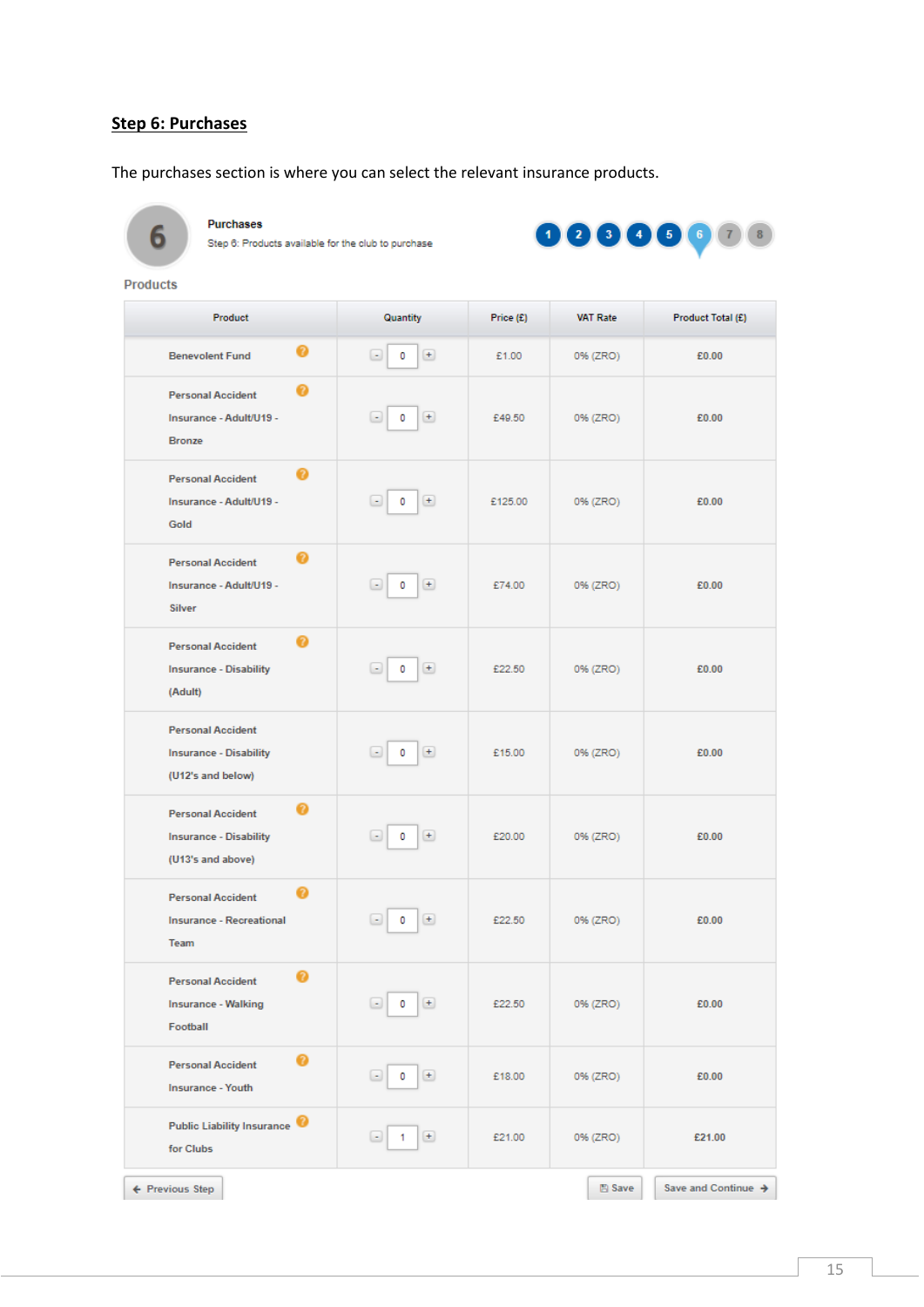Hover over the orange question mark next to each product for more information.

You will notice that the Public Liability Insurance will already have the quantity of 1 prefilled, as this is a mandatory product per Club.

County Cup fees will automatically be added so will not appear on this screen.

To change the quantity of a product, you can either click the plus button to add the product one by one or type the required number into the box.

| Quantity |  |
|----------|--|
|          |  |

In order to affilate your Club, you must purchase the required level of Personal Accident Insurance for every team that you will be running. For e.g. a two team adult Club must choose 2 of either bronze, silver or gold personal accident insurance. This can be 2 bronze, 1 bronze and 1 silver etc.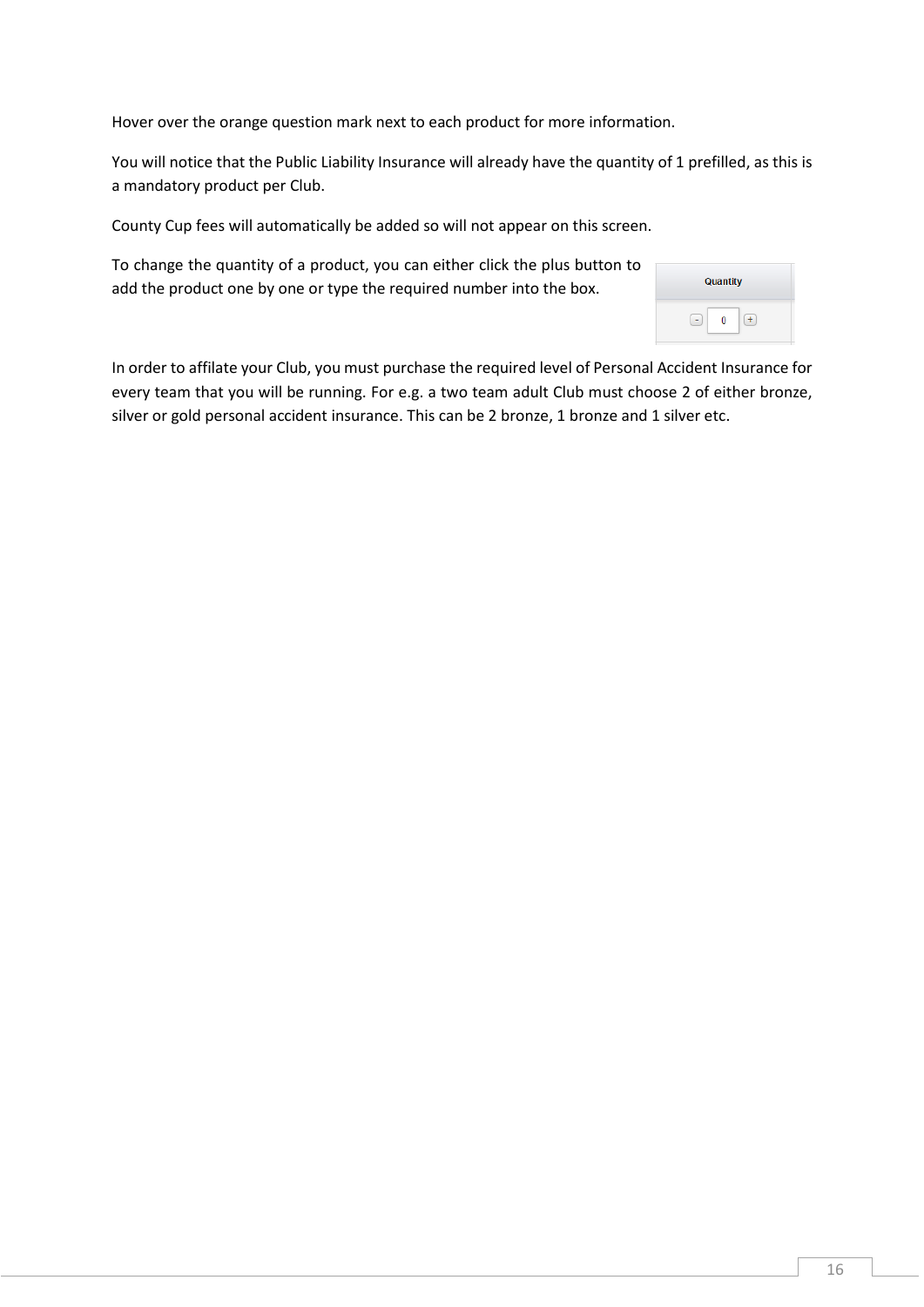## <span id="page-17-0"></span>**Step 7: Affiliation Summary**

This step provides an **overview** of your Club Affiliation. It breaks down all of the productsinto separate rows to clearly outline what you will be purchasing, and calculates the overall total affiliation fee.



In this example, I have affiliated one team, for whom I have picked the Bronze level personal accident insurance.

If you are happy that all of the details are correct, click the 'Submit for Approval' button which will complete the initial process.

Submit for Approval  $\rightarrow$ 

Your affiliation application is now ready to be reviewed by Norfolk FA. Once checked, your application will be set by us to "Submitted and Invoiced" and you will be advised by email that you are able to log on and pay for your affiliation.

You will then be able to go to step 8 where you will be able to view and print off the invoices for you affiliation. Please be aware that there are two separate invoices: one for the insurance fees, and one for County Cup fees.

At the bottom of step 7 links the FA Safeguarding Children Policy and FA Kit Advertising Regulations are provided for you to view.